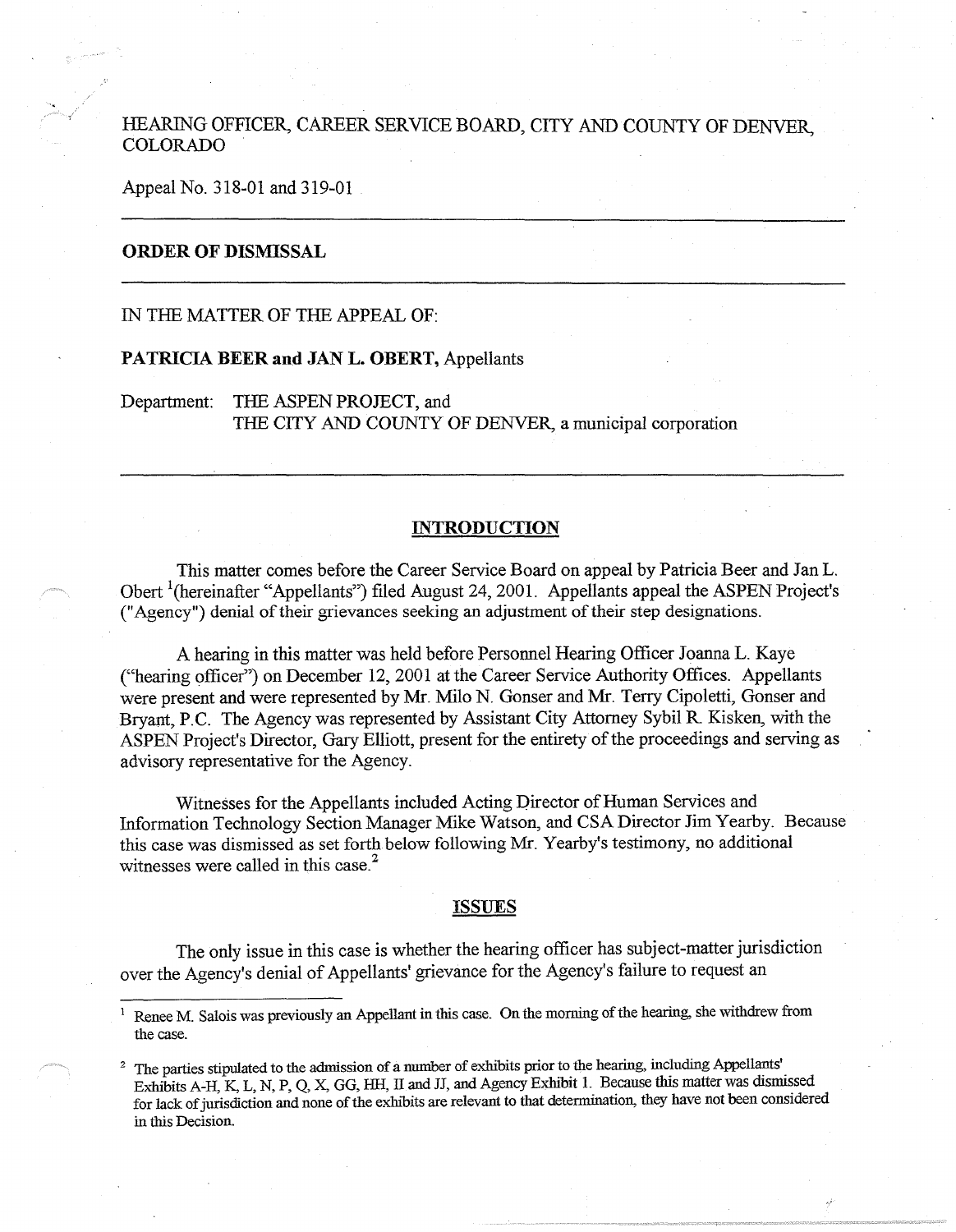adjustment in their pay steps under CSR Rule 9-53. After testimony by the Rule's promulgator, Mr. Yearby, that he did not intend to create Hearings Office jurisdiction over this regulation by its promulgation, the hearing officer concluded she did not have jurisdiction over the Agency's action and dismissed the case. All other issues are therefore moot.

# **BACKGROUND**

Appellants are two of five Senior Information Technology Developers for the ASPEN Project, which is a special project being executed by a team of computer specialists with the goal of integrating and updating the computer system for the entire City. Appellants are presently at pay grade 812. Ms. Beer's pay step is 18. Ms. Obert's pay step is 14.

In January of 2001, Ms. Obert and Ms. Salois were assigned the responsibility of seeking an additional Senior Information Technology Developer. Ms. Salois prepared the specifications for the job announcement, and they both generated the technical interview questions and conducted the interviews. After consideration of several candidates, the interviewers made their recommendations to then Program Director, Mel Thompson. They recommended Mr. Grant Chappell because of his experience with PeopleSoft software, a state-of-the-art system which the ASPEN Project intended to use in replacement of several older non-integrated aspects of the City's computer system.

Mr. Thompson was aware that Mr. Chappell was formerly employed in the private sector on the West Coast and received a high salary. In order to achieve Mr. Chappell's hire, the Agency had to offer him a salary which was competitive with the private market. Mr. Thompson therefore sought a waiver from CSA Director Jim Yearby for the hire of an individual above step I under Rule 9-52. The Rule states in relevant part:

b) Career Service Approval: If the class to which a new employee is to be appointed is in a pay schedule which has sectors, and the mission of the agency can only be accomplished by employing a person at a rate above ... the "K" step in the exempt schedule, the appointing authority may request that the Personnel Director authorize a waiver in pay to such person at a step within the growth sector. The request shall be accompanied by a written justification for the request. The Personnel Director may approve the request if the justification establishes that the waiver is essential to the accomplishment of the agency mission and is justified by market conditions.

Based on Mr. Thompson's written justification, Mr. Yearby granted the waiver and Mr. Chappell was hired on May 7, 2001 at pay grade 812, step 19.

On approximately July 17, 2001, during a discussion with CSA employees assigned to the project, Appellants learned of the existence of CSR Rule 9-53, which states in relevant part:

An appointing authority may adjust pay for an existing employee, if the purpose is to eliminate pay inequity created by market factors which has resulted in the existing employee being in a lower pay step than a subsequent hire in the same classification. A pay adjustment within the salary range requires the approval of the Personnel Director.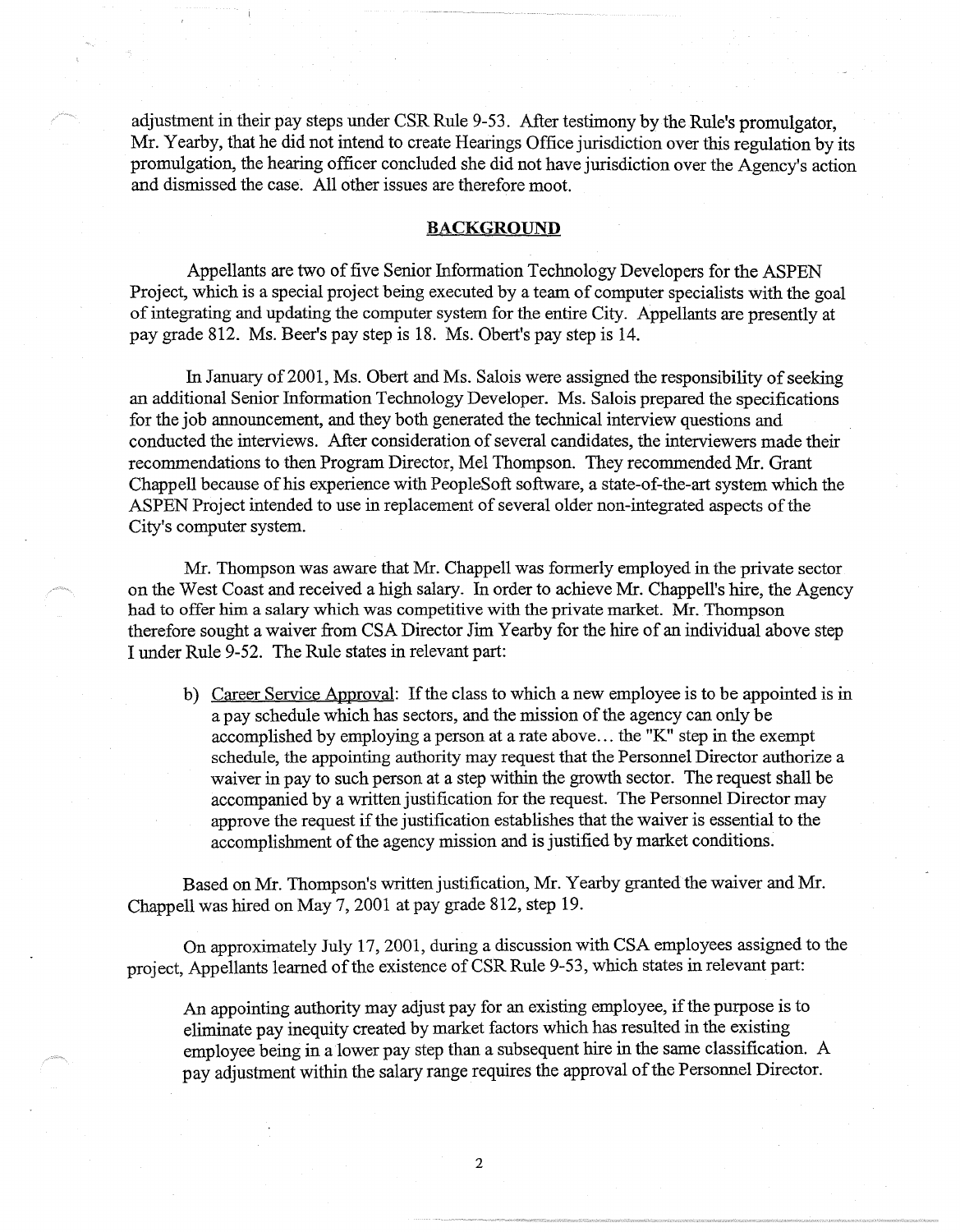Pursuant to this rule, Appellants filed grievances seeking an adjustment of their pay steps commensurate with that of Mr. Chappell.<sup>3</sup> Appellants argue that their positions, duties and expertise rival those of Mr. Chappell. They assert that the clear intent of this regulation is to eliminate pay inequities when a new employee of the same title and duties is hired at a higher rate of pay, and that the Rule should therefore be applied to their positions in light of Mr. Chappell's hire at a higher rate of pay.

# **DISCUSSION**

On October 26, 2001, the Agency filed a Motion to Dismiss, or in the alternative, Motion for Summary Judgment ("Motion"). In its Motion, the Agency argues that CSR Rule 9-53 is discretionary, not mandatory. It permits an appointing authority to seek step adjustments of the salaries of existing employees under the conditions it sets forth, but does not require that this be done. Because the appointing authority had the discretion to refuse application of the Rule, the Agency posits that this refusal does not constitute a violation of a regulation, which is a requisite condition of jurisdiction under CSR Rule 19-10 d).

On November 8, 2001, Appellants filed a Response to the Agency's Motion. In their Response, Appellants argue that their circumstances are precisely why CSR Rule 9-53 was adopted by the Board. They point out that their first-level grievance was denied by their direct supervisor, Ms. McKenna, only eight days after Ms. McKenna was hired, and that their secondlevel grievance was denied by the newly-appointed Project Director, Mr. Elliott, orily eight days after his hire. Therefore, neither of them had sufficient knowledge of the grievance process, or of the working conditions and similarity in qualifications of the Appellants and Mr. Chappell, to have made an informed decision. Appellants argue that in recent conversations with Ms. McKenna, she has stated that if she knew then what she knows now, she would have proceeded differently and supported Appellants' request.<sup>4</sup>

Appellants posit that the totality of CSR Rule 9, as expressed in the policy statement set forth at CSR Rule 9-10, is to create equity in the system of compensation for CSA employees. That Rule states in relevant part:

#### Section 9-10 -- Policy

The policy of the *Career Service Board in recommending pay for employees* in the career service is:

<sup>3</sup>The Agency asserts that Appellants' grievances of July 25, 2001 were untimely based on Mr. Chappell's hire date of May 7, 2001. Appellants respond that they did not know of the existence of CSR Rule 9-53 because the Agency failed to post the new CSR Rule as directed on the Rule change forms distributed to the Agencies, and because the Agency did not maintain a current version of the CSR Rules. Appellants therefore had no reason to discover Mr. Chappell's salary until their conversation with the CSA employees on July 17, 2001, and did not actually know what that salary was until July 25, the date they filed their grievances. Because the hearing officer lacks jurisdiction for other reasons, dismissal of the case renders the timeliness issue moot.

<sup>4</sup>The Rule clearly suggests that an action under 9-53 should be initiated at the discretion of the appointing authority. Therefore, the Agency's prior denial of Appellants' grievance does not bar it from initiating such a request now.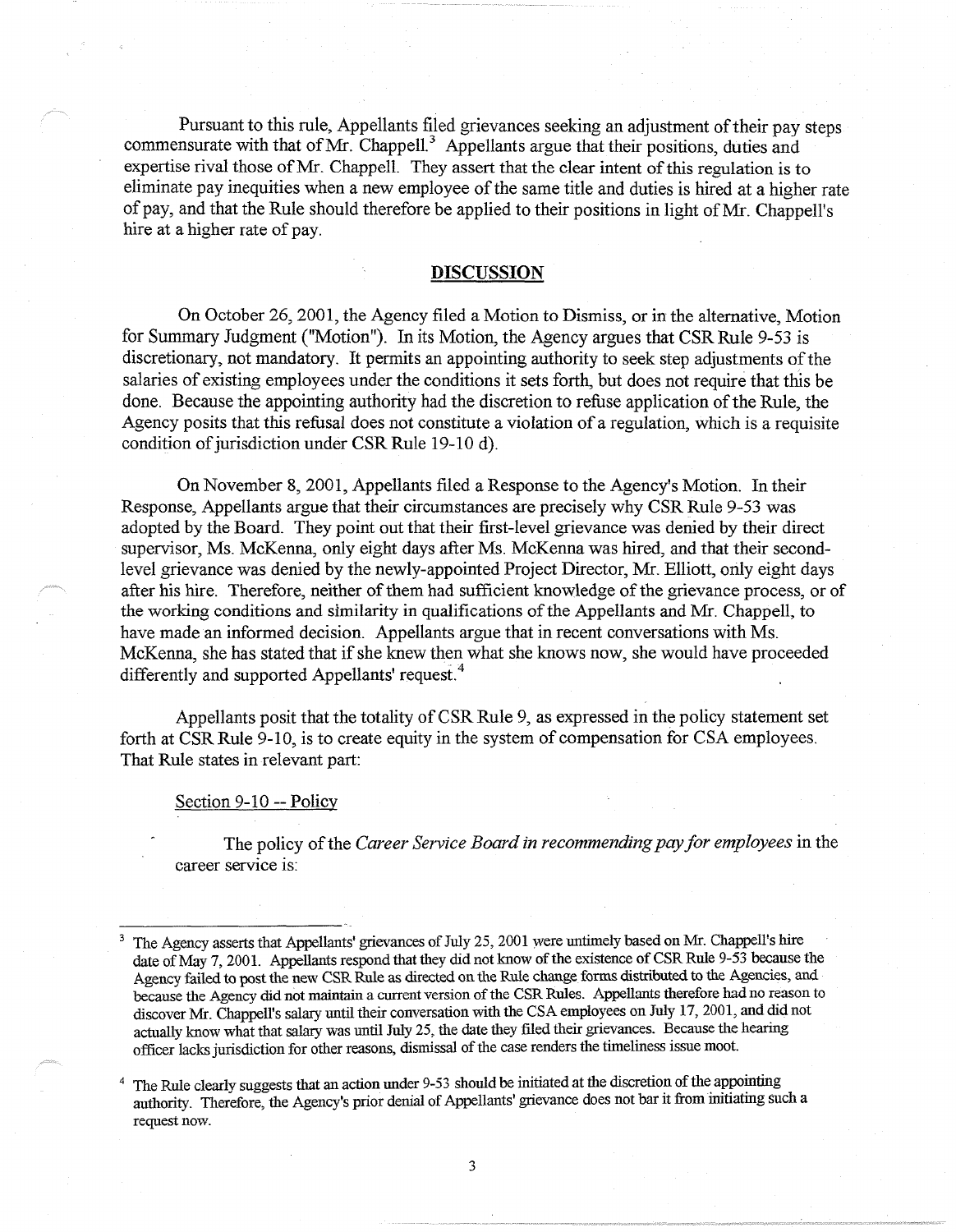- a) To provide like pay for like work.
- b) To compensate employees at rates equal to generally-prevailing rates in the Denver Metropolitan area...

(Emphasis added.) Appellants posit that in light of the scheme of the CSR Rules and the clear intent of the entire CSA personnel system to provide fair compensation, the inequity of their situation constitutes a violation of the broader intent of those regulations. They argue that the hearing officer therefore has jurisdiction over their claim.

Appellants further point out that under the C.R.C.P and controlling case law, motions to dismiss and for summary judgment should not be granted unless it is beyond doubt that the party against whom the motion is made can offer no evidence in support of its claim.

CSR Rule 9-53 is a relatively new regulation. There was heretofore no case law interpreting or applying it to circumstances such as those in this case.<sup>5</sup> The Hearings Office carefully reviewed the Motion and Response, and the controlling CSR Rule 9-53. After that analysis, there remained some doubt as to whether there had been a regulatory violation in light of the language " ... if the purpose ( of the request) is to eliminate pay inequity created by market factors..." In the absence of any guidance by the promulgator, this language could have been considered a condition whose satisfaction was sufficient to invoke the Rule. After consideration of the Motion and Response, and in light of apparent lingering material disputed issues of fact and law, Hearing Officer Michael Lassota entered an Order denying the Agency's Motion on November 9, 2001.

At the hearing, Appellants called CSA Director Jim Yearby to the stand. During his testimony, Mr. Yearby stated that he was the author of CSR Rules 9-52 and 9-53. Mr. Yearby unequivocally testified that he did not intend to create Hearings Office jurisdiction over CSR Rule 9-53 in its promulgation. Mr. Yearby testified that the Rule is intended to be discretionary and not mandatory, and that its intent is to provide appointing authorities with the option of seeking pay adjustments for existing City employees in the face of new hires who must be offered higher salaries for reasons of market demand. Mr. Yearby testified that such an option must be discretionary, for to have made it mandatory could have had disastrous budgetary ramifications for the entire City personnel system, and thus would have been grossly irresponsible. Mr. Yearby further testified that to his knowledge, an employee's challenge of pay in isolation is insufficient to create jurisdiction in the absence of an alleged violation of some CSR Rule from which the challenge in pay arises.

Upon receipt of this testimony, the hearing officer solicited additional oral arguments on the issue of her jurisdiction. After careful consideration of those arguments, the hearing officer concluded she lacked jurisdiction over the case. The reasons for that determination are as follows.

<sup>&</sup>lt;sup>5</sup> In In the Matter of Tamara Watkins, Appeal No. 186-00, Appellant challenged the CSA Director's denial of a waiver under CSR Rule 9-53. The CSA Director never reviewed the waiver request in the case at bar which factually distinguishes it from Watkins.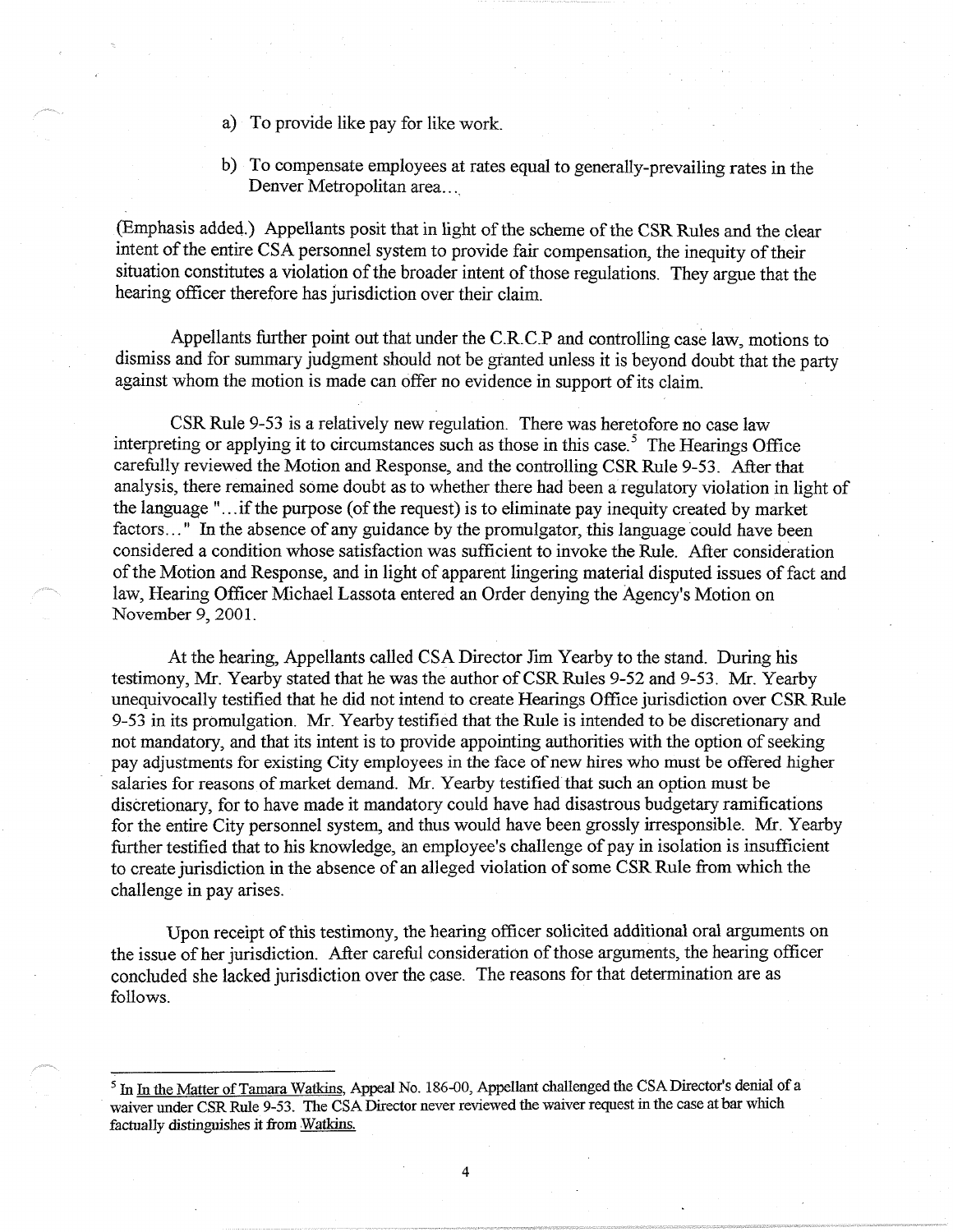The role of the courts in interpreting a regulation is to give effect to the promulgator's mtent. Negonsott v. Samuels, 507 U.S. 99, 104 (1993). It is presumed that the promulgating entity expresses its intent through the plain and ordinary meaning of the language it chooses. In interpreting a statute, a court should always tum first to one cardinal canon of construction before all others: that courts must presume a legislature "says in a statute what it means and means in a statute what it says..." See, e.g., *United States v. Ron Pair Enterprises*, Inc., 489 U.S. 235, 241-242 (1989). The plain and ordinary meaning of the term "may" is that is it permissive, not mandatory as is the typical alternative regulatory term "shall."

Even if the terms of the regulation were ambiguous, interpretation on matters within the Agency's expertise is entitled to deference. The Agency's interpretation must be given "controlling weight unless it is plainly erroneous or inconsistent with the regulation. " Stinson v. United States, 508 U.S. 36, 45 (1993). Jim Yearby is the Director of the CSA. If his interpretation of this regulation is not inconsistent with its terms, and there is no express jurisdictional grant to the contrary, then his interpretation as the CSA Director must be accorded due deference.

The regulations which govern the CSA personnel system are the same regulations which create the hearing officer's jurisdiction. That jurisdiction is strictly a creature of those regulations. It is well established that CSA hearing officers do not have subject-matter jurisdiction which extends beyond the parameters of the express grants of such authority found in the CSR Rules.

There is no grant of authority which clearly brings CSR Rule 9-53 into the purview of Hearings Office jurisdiction. Nor is there any authority granting jurisdiction over pay rate decisions in general. *See,* In the Matter of Tamara Watkins, Appeal No. 186-00. In that case, Appellant appealed the CSA Director's denial of a request under CSR Rule 9-53. The Director denied the waiver because the justification did not satisfy the requisite conditions under the Rule. Hearing Officer Robin R. Rossenfeld concluded that she did not have jurisdiction to review the Director's determination. Citing In the Matter of Molly Austin-Flaherty, Appeal No. 23-00, Hearing Officer Rossenfeld held in Watkins that no authority exists under the CSR Rules granting jurisdiction to hear matters that concern compensation rates or decisions. Rather, that power lies "solely in the City Council and the Career Service Board itself." This conclusion is underscored by the language of CSR Rule 9-10, which policy directive is addressed to the Career Service Board.

Appellants argue that CSR Rule 19-10 d) grants Hearings Office jurisdiction over the appeal of grievances. However, while an employee may grieve virtually any action under CSR Rule 18, CSR Rule 19-10 d) requires that to give rise to jurisdiction over an appeal of the underlying grievance, the grievance denial must result "in the alleged violation of the Career Service Charter Amendment, or Ordinances relating to the Career Service, or the Career Service Rules." An Appellant cannot create jurisdiction over any incident whether or not it is a violation of the Rules simply by grieving it and then appealing the grievance. Use of the term "may" in CSR Rule 9-53 implies that "may not" is also an option, and that the choice not to is therefore not a regulatory violation. Therefore, Appellants' appeal of a grievance in itself does not give rise to jurisdiction under CSR Rule 19-10 d).